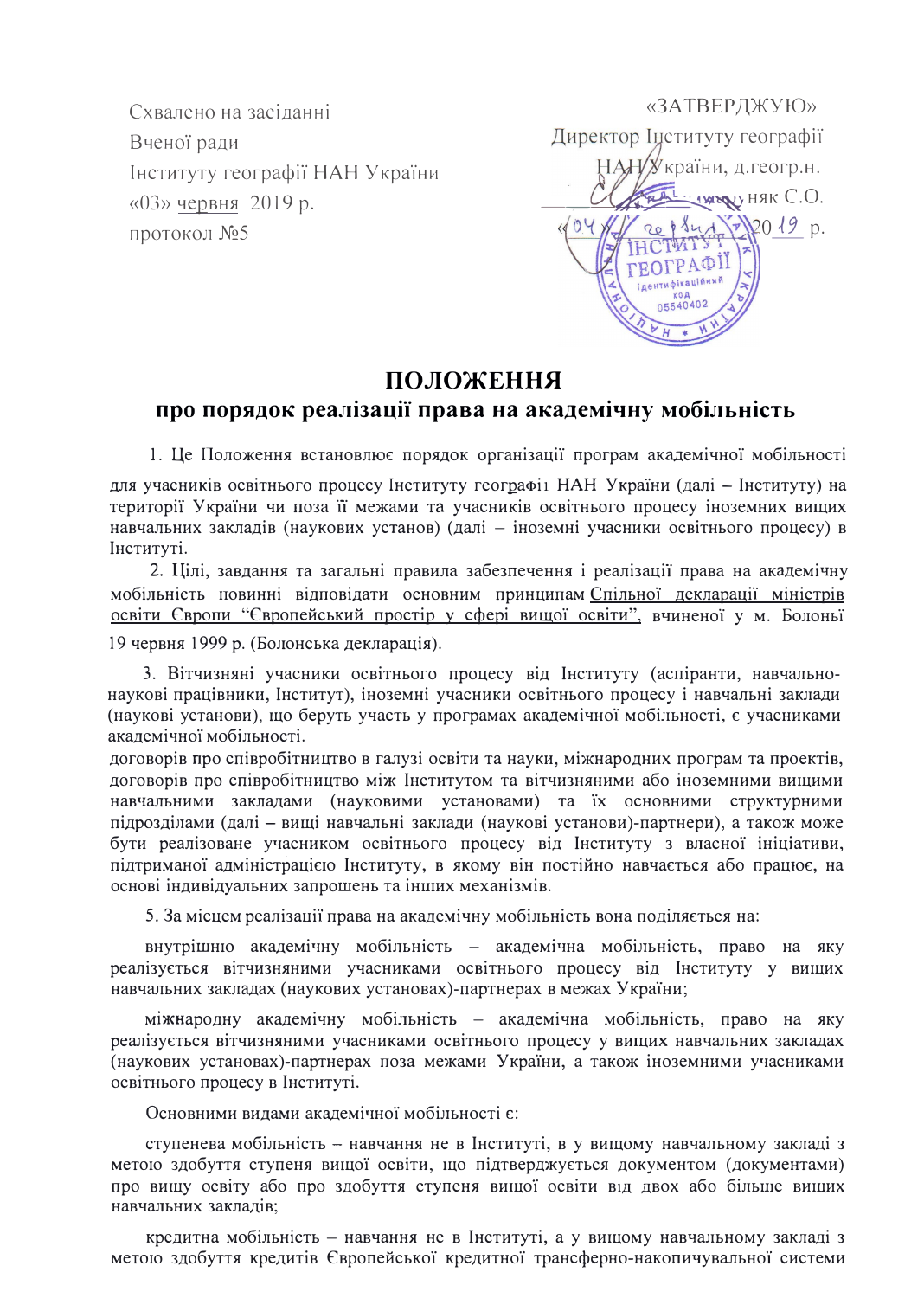## TROUGH LIFE

## පාලන්දෙන්නට අනුවරයාව ග්රහරය හා ආකාරයේ සහෝධියන්ගියා

L Re Junemary entenancy topics: Avenue Intern analyzing to Chroni govynanské pedagona uprapaj Denemy algybojna i rusklada je šírku šlove T-18 PATRO ROSO R PUDI EMERICA INTER ROSENO PRINCIPALIZAT - INFRAN SANDARE SON RESTS REMARK & DRIVING

i Jill, taraje: kapani nyantariyanya masa markai nyan sa masukuy officialize should flams been anchored researched signs the very final signs Андже КРы Зтакомпонизумун,

2. Этомые россия лежания средит бл. Белинду раздения, неоколог problem should since the control of the control of the control of the single several and the second control of the control of the control of the second control of the second control of the control of the control of the control of the control of the control of the control of the control of the control of th comercing substances.

respective that considerational collected performal angles procedulating automotive spectrum, grave of the council ballow we began them there are the contractive terms tentions to contact the control of the control control of ර්ථමේ විශාලය මගේ - මෙන් ගෙනා මේ - හිටියන් විශාලයින් අප මොරු සිදු සහ විට ගැටු ද පහත ගෙනව An publicity process without spage at teacher r burgh idding. TORY LONDING RISK STANDARD DESIGN COMPA

li ke tinyat popikatif ngunpat paga ang nyaponi no serang ng nata. se

everyone shanking authority - entering referent you in my paramentang administration payawang parangang parabat ata hot book o maanda metro di Batton, Argeben estatuta i appointo verta Tutalia.

ja papalen alamatasana yawar was makaza la manja ya mata matumisia wasaya (Separan provoso, panjantojn) dan central Higalici, e mana bandalje i grandador

Persons reading and with said p

 $\sim$  , the contraction of the contract  $\sim$  . The contract of  $\sim$ tipo senze ancho allo can marfornio regional nacioni anche via guerri ese Pizzuzi nazioni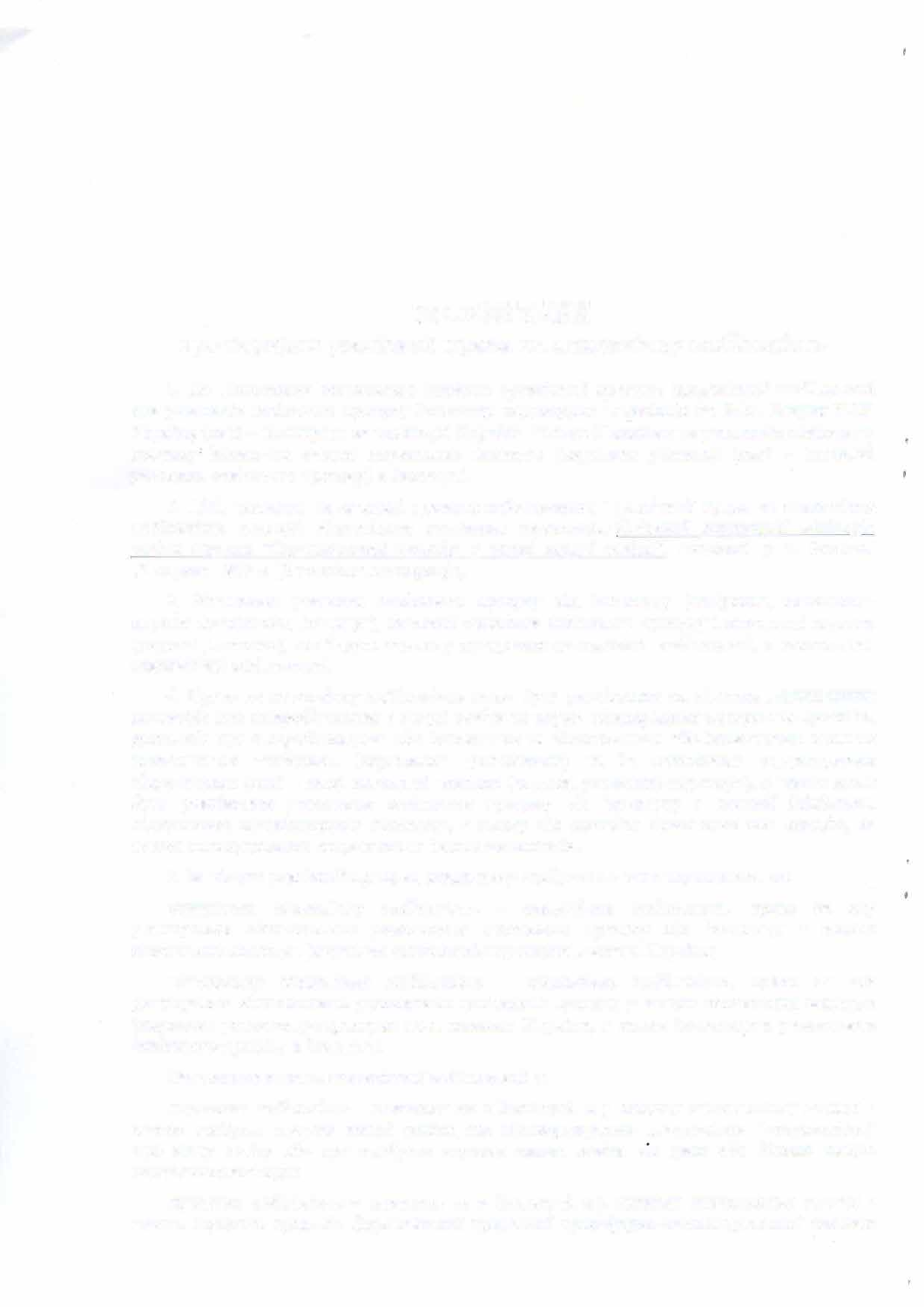та/або відповідних компетентностей, результатів навчання (без здобуття кредитів Європейської кредитної трансферно-накопичувальної системи) вітчизняного чи іноземного учасника освітнього процесу, цю будуть визнані в Інституті. При цьому загальний період навчання для таких учасників за програмами кредитної мобільності залишається незмінним.

6. Формами академічної мобільності для учасників освітнього процесу, що здобувають освітню ступінь доктора філософії в Інституті, є:

навчання за програмами академічної мобільності;

мовне стажування;

наукове стажування.

7. Формами академічної мобільності для осіб, що здобувають наукову ступінь доктора наук, науково-педагогічних, наукових працівників Інституту та інших учасників освітнього процесу, є:

участь у спільних проектах;

викладання;

наукове дослідження;

наукове стажування;

підвищення кваліфікації.

8. Учасники освітнього процесу, які є здобувачами вищої освіти в межах програм внутрішньої мобільності, зараховуються до вищих навчальних закладів (наукових установ)-партнерів в Україні як такі, що тимчасово допущені до освітнього процесу і мають права та обов'язки здобувачів вищої освіти вітчизняного вищого навчального закладу (наукової установи).

9. За домовленістю між учасниками академічної мобільності:

здійснюється відбір учасників освітнього процесу для участі в програмах академічної мобільності;

регламентуються перелік вимог та документів, необхідних для підтвердження участі в програмі академічної мобільності, процедура і строк їх подання;

визначаються етапи, фінансові умови, види та форми академічної мобільності, тривалість і зміст навчання та стажування у вищих навчальних закладах (наукових установах)-партнерах;

визначаються умови визнання результатів навчання, стажування або проведення наукових досліджень та звітування науково-педагогічних, наукових працівників Інституту.

10. За здобувачами вищої освіти на період навчання в іншому вищому навчальному закладі (науковій установі)-партнері на території України чи поза її межами зберігаються відповідно до укладеного договору про академічну мобільність місце навчання та виплата стипендії згідно із законодавством протягом навчання, стажування чи провадження наукової діяльності в іншому вищому навчальному закладі (науковій установі)-партнері на території України чи поза її межами, якщо стипендія не передбачена умовами академічної мобільності.

11. Особи, що уклали договори про навчання за програмою академічної мобільності, не відраховуються із складу здобувачів вищої освіти на період реалізації права на